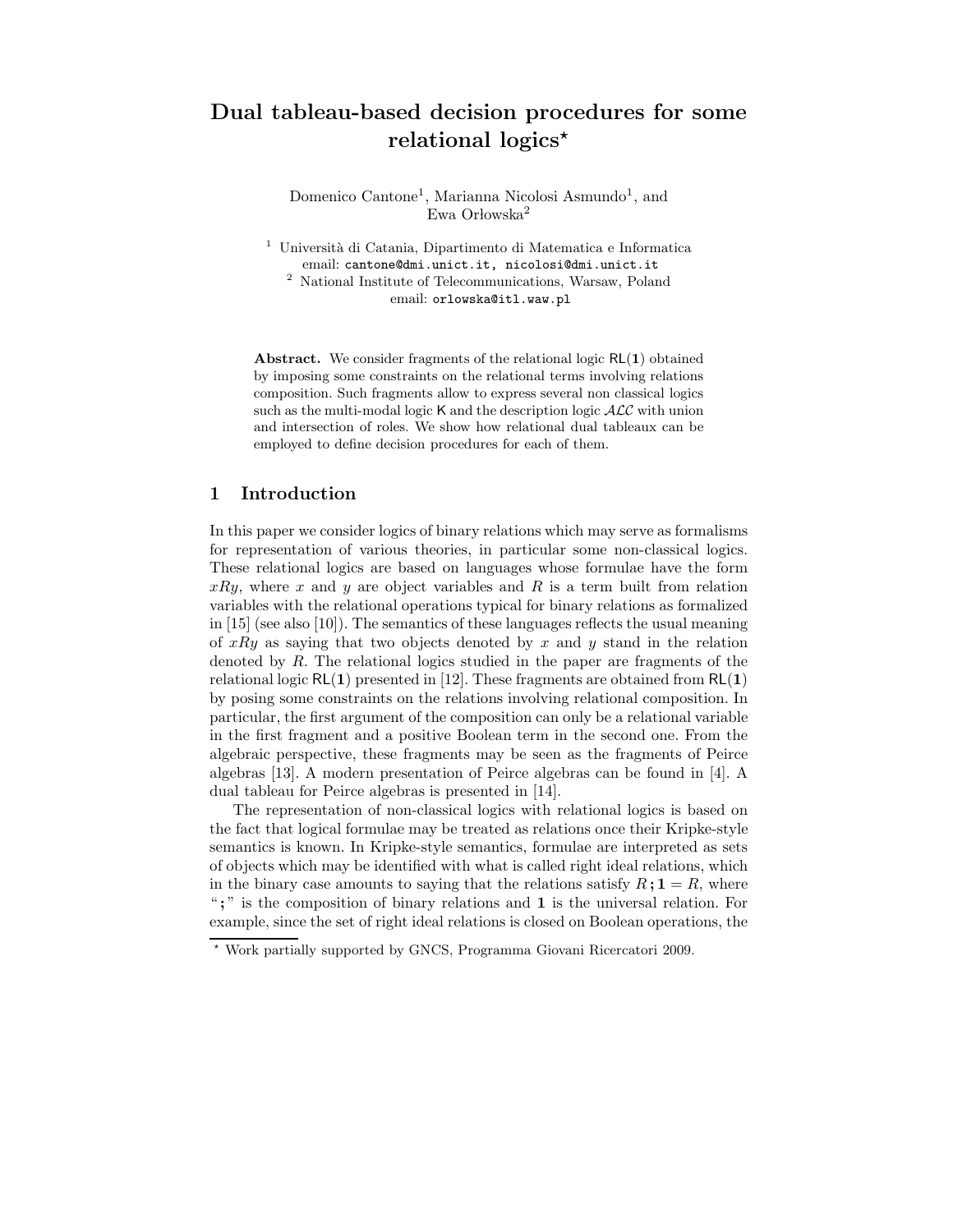propositional connectives of disjunction, conjunction, and negation may be interpreted as union, intersection, and complement of relations, respectively. In modal (resp., description) logics, a possibility operator  $\langle R \rangle$  (resp., a concept operator  $\exists R$ ) determined by a relation (resp., role) R acting on a formula  $\alpha$ , interpreted as a right ideal relation, may be understood as  $R; \alpha$ , as observed in [11]. It is known that the composition of a relation with a right ideal relation returns a right ideal relation. The relational interpretation of languages preserves validity of formulae. In [7] an implementation of the translation of modal languages into relational languages is presented.

Relational logics appear to be an adequate representation means for a great variety of theories as shown in [12]. Therefore any decision procedure for a relational logic is not just a single decision method for some theory but it may be applied to several theories which can be interpreted in this relational logic.

The paper is organized as follows. In Section 2 we recall the logic  $RL(1)$  and its dual tableau. In Sections 3 and 4 we present two fragments of  $RL(1)$  and we develop decision procedures for them based on dual tableaux.

## 2 The relational logic  $RL(1)$  and its dual tableau

#### 2.1 Syntax

Let  $\mathbb{O}V$  be a countably infinite set of object (individual) variables  $x, y, z, w \dots$ let  $\mathbb{R} \mathbb{V}$  be a countably infinite set of *relational variables* p, q, r, s, ..., and let 1 be the relational constant. The relational operators are – (complementation),  $\cap$  (intersection),  $\cup$  (union), ; (composition), and <sup>-1</sup> (converse). The set of *relational* terms RT is the smallest set (with respect to inclusion) such that

- (a)  $\mathbb{RV} \subset \mathbb{RT}$ ,
- (b)  $1 \in \mathbb{RT}$ , and
- (c) RT is closed with respect to the relational operators.

Relational terms are indicated with the letters  $P, Q, R, \ldots$  Examples of relational terms are  $(p \cap q)$ ; s and  $-(P \cup Q)$ , where p, q, and s are relational variables and P, Q are relational terms. RL(1)-formulae have the form  $xRy$ , where  $x, y \in \mathbb{OW}$ and  $R \in \mathbb{RT}$ . The RL(1)-formulae  $x1y$  and  $xy$ , with  $r \in \mathbb{RY}$ , are called *atomic*  $RL(1)$ -formulae. A *literal* is an atomic formula  $(x1y)$  or xry) or its complementation  $(x(-1)y$  or  $x(-r)y$ ). RL(1)-formulae are also denoted using as metavariables the greek letters  $\varphi$  and  $\psi$ . For a relational operation  $\sharp$ , by a  $(\sharp)$ -formula we mean a formula built with a relational term whose principal operation is ♯ whereas by a (−♯)-formula we denote a formula obtained from a relational term with principal operation – followed by  $\sharp$ . A *Boolean term* is a relational term such that all the relational operations in it are among the Boolean operations  $-$ ,  $\cup$ , and ∩.

#### 2.2 Semantics

 $RL(1)$ -formulae are interpreted in  $RL(1)$ -models. An  $RL(1)$ -model is a structure  $\mathcal{M} = (U, m)$ , where U is a nonempty universe and  $m : \mathbb{R} \mathbb{V} \to U \times U$  is a given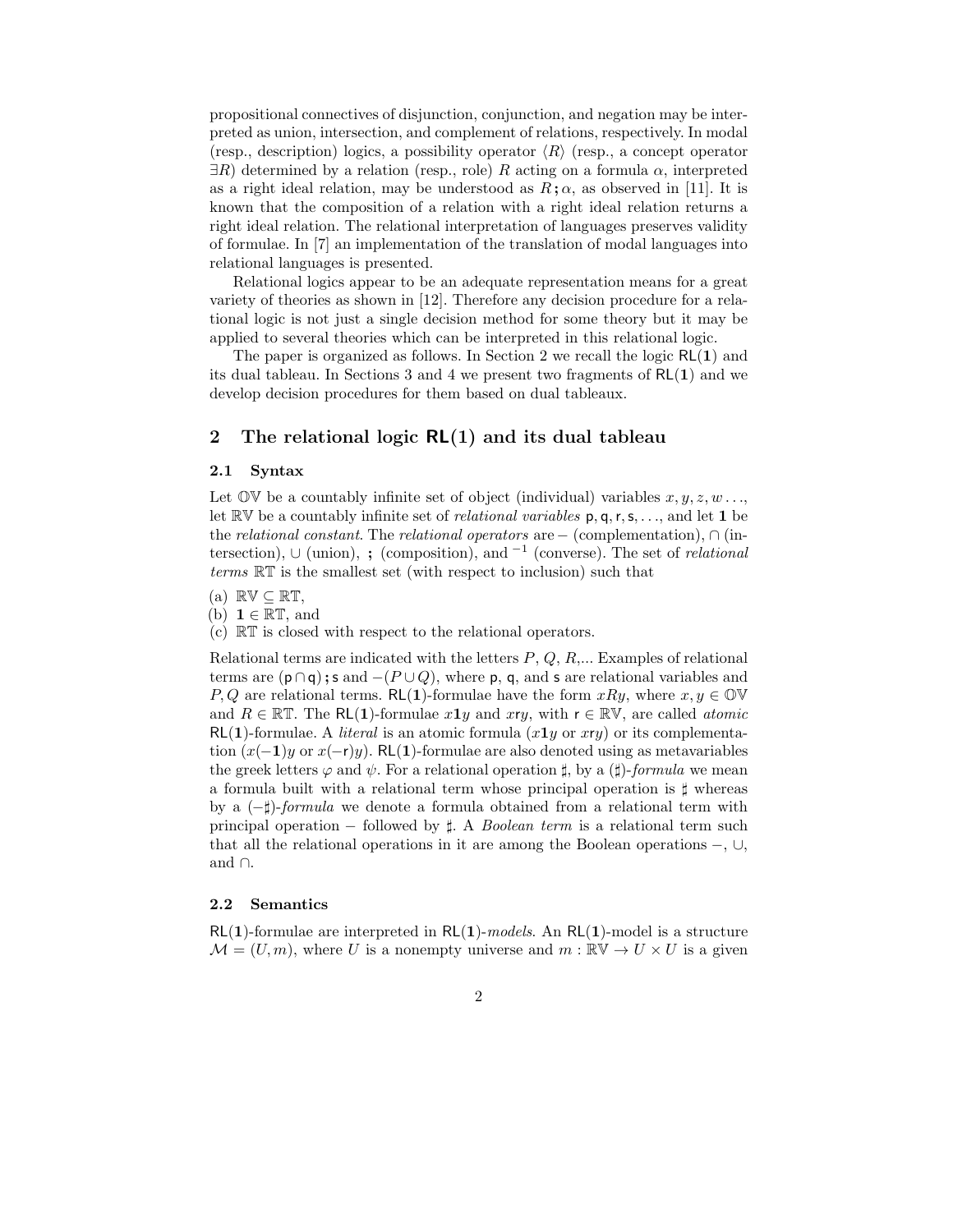map which is naturally extended to the whole collection RT of relational terms as follows:

$$
- m(1) = U \times U;
$$
  
\n
$$
- m(-R) = (U \times U) \setminus m(R);
$$
  
\n
$$
- m(R \cup S) = m(R) \cup m(S);
$$
  
\n
$$
- m(R \cap S) = m(R) \cap m(S);
$$
  
\n
$$
- m(R; S) = m(R) ; m(S)
$$
  
\n
$$
= \{(x, y) \in U \times U : (x, z) \in m(R) \text{ and } (z, y) \in m(S), \text{ for some } z \in U\};
$$
  
\n
$$
- m(R^{-1}) = \{(y, x) \in U \times U : (x, y) \in m(R)\}.
$$

Let  $\mathcal{M} = (U, m)$  be an RL(1)-model. An *evaluation* in  $\mathcal{M}$  is any function v:  $\mathbb{O}V \to U$ . Given an object variable z in  $\mathbb{O}V$ , an evaluation  $v_1$  is a z-variant of an evaluation v if  $v_1(x) = v(x)$ , for every  $x \in \mathbb{O}(\nabla)$  such that  $x \neq z$ . Satisfaction of an RL(1)-formula xRy by an RL(1)-model  $\mathcal{M} = (U, m)$  and by an evaluation  $v$  in  $\mathcal M$  is defined as:

$$
\mathcal{M}, v \models xRy \text{ iff } (v(x), v(y)) \in m(R).
$$

An RL(1)-formula xRy is true in a model  $\mathcal{M} = (U, m)$  if  $\mathcal{M}, v \models xRy$ , for every evaluation v in M. An RL(1)-formula xRy is said valid if it is true in all RL(1)models. An RL(1)-formula xRy is falsified by a model  $\mathcal{M} = (U, m)$  and by an evaluation v in M if  $M, v \neq xRy$ . It is *falsifiable* if there are a model M and an evaluation v in M such that  $\mathcal{M}, v \not\models xRy$ .

#### 2.3 RL(1)-dual tableau

Proof development in dual tableaux proceeds by systematically decomposing the (disjunction of) formula(e) to be proved till a validity condition is detected by means of axiomatic sets. Such an analytic approach is similar to the one adopted by the tableau method with the difference that the two systems work in a dual way. Duality of tableaux and of dual tableaux has been deeply analyzed in [9].

RL(1)-dual tableau consists of decomposition rules to analyze the structure of the formula to be proved valid, and of axiomatic sets which specify the closure conditions. The decomposition rules for  $RL(1)$  are illustrated in Table 1. In these rules, "," is interpreted as disjunction and "|" as conjunction.

 $RL(1)$ -axiomatic sets are sets of  $RL(1)$ -formulae including a subset of one of the following forms:

 $(Ax 1) \ \{xRy, x(-R)y\},\$  $(Ax 2) \{x1y\}.$ 

Let  $xPy$  be an RL(1)-formula. An RL(1)-proof tree for  $xPy$  is an ordered tree whose nodes are labelled by disjunctive sets of formulae. By a *branch* of a proof tree we mean any maximal path in it. We require a proof tree for  $xPy$  to satisfy the following properties:

– the formula  $xPy$  is at the root of this tree,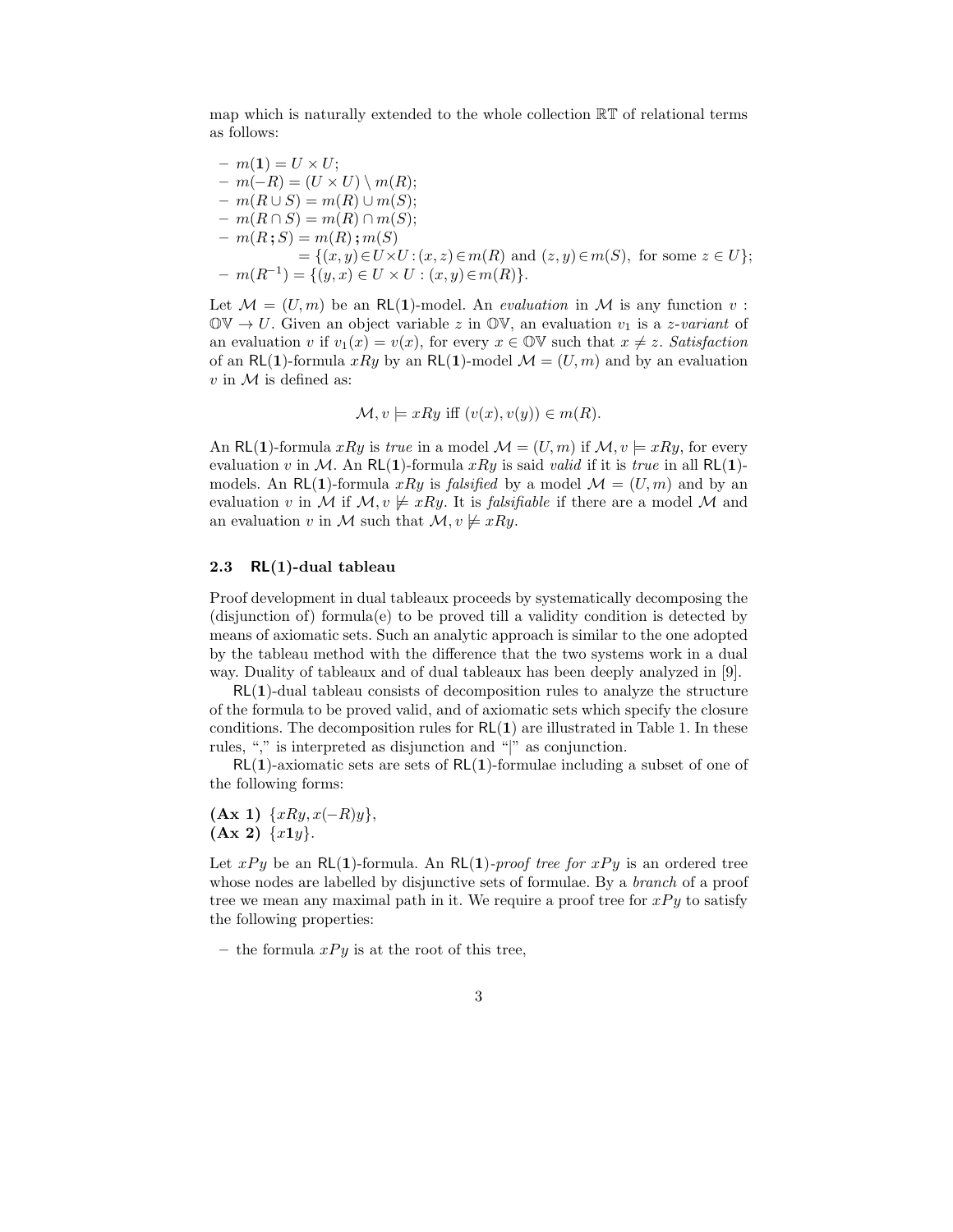#### Table 1.  $RL(1)$  decomposition rules.

$$
\begin{array}{ll}\n\text{(U)} & \frac{x(R \cup S)y}{xRy, xSy} \\
\text{(D)} & \frac{x(R \cap S)y}{xRy \cdot xSy} \\
\text{(E)} & \frac{x(R \cap S)y}{xRy \cdot xSy} \\
\text{(E)} & \frac{x(A \cap S)y}{xRy \cdot xSy} \\
\text{(E)} & \frac{x(A \cap S)y}{x(Ry \cdot x(gy))} \\
\text{(E)} & \frac{x(A \cap S)y}{x(Ry \cdot x(gy))} \\
\text{(E)} & \frac{x(A \cap S)y}{x(Ry \cdot x(gy))} \\
\text{(E)} & \frac{x(A \cap S)y}{x(Ry \cdot x(gy))} \\
\text{(E)} & \frac{x(A \cap S)y}{x(Ry \cdot x(gy))} \\
\text{(E)} & \frac{x(A \cap S)y}{x(Ry \cdot x(gy))} \\
\text{(E)} & \frac{x(A \cap S)y}{x(Ry \cdot x(gy))} \\
\text{(E)} & \frac{x(A \cap S)y}{x(Ry \cdot x(gy))} \\
\text{(E)} & \frac{x(A \cap S)y}{x(Ry \cdot x(gy))} \\
\text{(E)} & \frac{x(A \cap S)y}{x(Ry \cdot x(gy))} \\
\text{(E)} & \frac{x(A \cap S)y}{x(Ry \cdot x(gy))} \\
\text{(E)} & \frac{x(A \cap S)y}{x(Ry \cdot x(gy))} \\
\text{(E)} & \frac{x(A \cap S)y}{x(Ry \cdot x(gy))} \\
\text{(E)} & \frac{x(A \cap S)y}{x(Ry \cdot x(gy))} \\
\text{(E)} & \frac{x(A \cap S)y}{x(Ry \cdot x(gy))} \\
\text{(E)} & \frac{x(A \cap S)y}{x(Ry \cdot x(gy))} \\
\text{(E)} & \frac{x(A \cap S)y}{x(Ry \cdot x(gy))} \\
\text{(E)} & \frac{x(A \cap S)y}{x(Ry \cdot x(gy))} \\
\text{(E)} & \frac{x(A \cap S)y}{x(Ry \cdot x(gy))} \\
\text{(E)} & \frac{x(A \cap S)y}{x(Ry \cdot x(gy))} \\
\text{(E)} & \frac{x(A \cap S)y}{x(Ry \cdot x(gy))} \\
\text{(E)} & \frac{x(A \cap S)y}{x(Ry \cdot x(gy))} \\
\text{(E)} & \frac{x(A \cap S)y}{x(Ry \cdot x(gy))} \\
\text{(E)}
$$

(--)  
\n
$$
\frac{x(-R)y}{xRy}
$$
\n(-1)  
\n
$$
\frac{x(R^{-1})y}{yRx}
$$
\n(-1)  
\n
$$
\frac{x(-R^{-1})y}{y(-R)x}
$$

$$
(\mathfrak{z}) \quad \frac{x(R;S)y}{xRz, x(R;S)y \mid zSy, x(R;S)y} \quad z, \text{ any object variable}
$$
\n
$$
(-\mathfrak{z}) \quad \frac{x(-(R;S))y}{x(-R)z, z(-S)y} \quad z, \text{ a new object variable}
$$

- each node, with the exception of the root, is obtained from its predecessor node by an application of a decomposition rule of Table 1,
- a node does not have successors (i.e. it is a leaf node) whenever its set of formulae is an axiomatic set or none of the rules of Table 1 can be applied to its set of formulae.

A node of an  $\mathsf{RL}(1)$ -proof tree is *closed* if its associated set of formulae contains an axiomatic set. A branch is closed if one of its nodes is closed. A proof tree is closed if all of its branches are closed. An  $RL(1)$ -formula is provable if there is a closed  $RL(1)$ -proof tree for it, referred to as an  $RL(1)$ -proof.

A node of an RL(1)-proof tree is *falsified* by a model  $\mathcal{M} = (U, m)$  and by an evaluation v if every formula  $xRy$  in its set of formulae is falsified by  $\mathcal M$  and v. A node is *falsifiable* if there are a model  $M$  and an evaluation v such that it is falsified by  $M$  and v. A branch of an  $RL(1)$ -proof tree is *falsified* by a model  $M$  and by an evaluation v if each node in it is *falsified* by  $M$  and v. A branch of an  $RL(1)$ -proof tree is *falsifiable* if there is a model and an evaluation which falsify every node in the branch. An  $\mathsf{RL}(1)$ -proof tree is *falsified* by a model  $\mathcal{M} = (U, m)$  and by an evaluation v if one of its branches is falsified by M and v. Finally, an  $RL(1)$ -proof tree is *falsifiable* if one of its branches is *falsifiable*.

Correctness and completeness of  $RL(1)$ -dual tableau are proved in [12]. The logic  $RL(1)$  is undecidable. Such result follows from the undecidability of the equational theory of representable relation algebras discussed in [16]. In the following sections we present some of its decidable fragments. Other decidable fragments of  $RL(1)$  can be found in [12].

# 3 The  $(r; )$ -fragment of  $RL(1)$  and its decision procedure

The  $(r; )$ -fragment is the collection of the RL(1)-formulae  $xPy$  in which the composition operator ";" can occur only in the following restricted way. For each subterm of P of the form  $R$ ; S, R must belong to a designated nonempty proper subset of  $\mathbb{RV}, \mathbb{RV}_1$ , whereas S can involve all the relational operators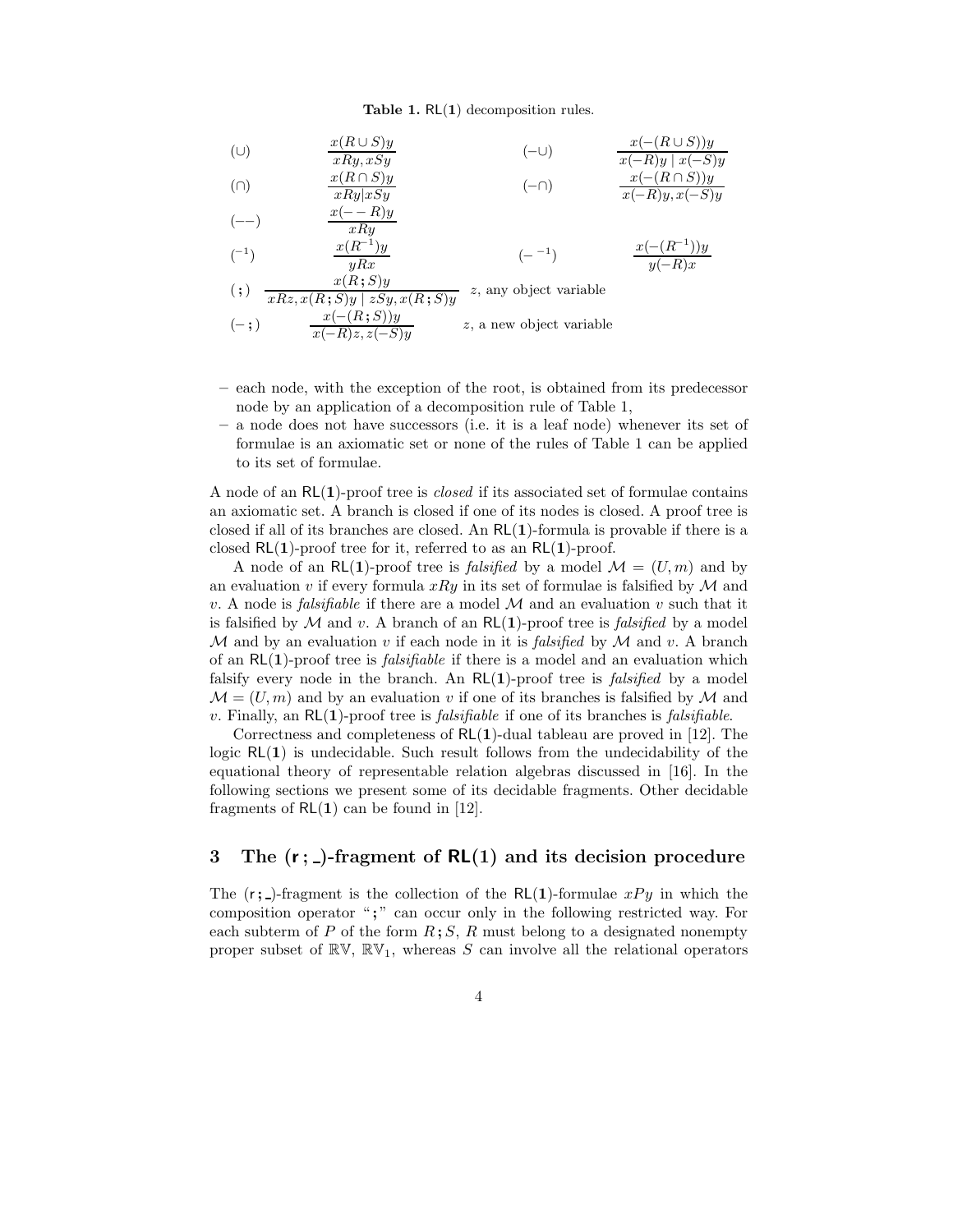Table 2.  $(r; )$ -fragment decomposition rules.

| $\left( ;\right)$ | x(r;S)y<br>zSy, x(r; S)y                | $x(-r)z$ a literal in the current node |
|-------------------|-----------------------------------------|----------------------------------------|
|                   | $(-;)\frac{x(-(r;S))y}{x(-r)z, z(-S)y}$ | z, a new object variable               |

used to construct  $RL(1)$ -formulae, with the exception of the converse operator  $^{-1}$ . In the relation interpretation of logics, the elements of  $\mathbb{RV}_1$  are meant to denote accessibility relations (resp., roles) in modal (resp., description) logics.

A formal description of the set of relational terms  $\mathbb{RT}_{(r; 1)}$  is given in what follows.

Let  $\mathbb{RV}_1$  be as above, then we define the set of terms  $\mathbb{RT}_{(r; 1)_1}$  as the smallest set of terms containing  $\mathbb{RV}_1$  which is closed with respect to the complementation operator "−".

Likewise, we define  $\mathbb{RT}_{(r; -)}$  as the smallest set of terms containing the constant 1 and the relational variables in  $\mathbb{RV}\backslash\mathbb{RV}_1$ , and such that if  $R, S \in \mathbb{RT}_{(r; 2)}$ and  $\mathsf{r} \in \mathbb{RV}_1$ , then  $-R, R \cup S, R \cap S, \mathsf{r}$ ;  $S \in \mathbb{RT}_{(\mathsf{r};-)}$ . Finally we put

$$
\mathbb{RT}_{(r\,\boldsymbol{\mathfrak{z}}\,-\,)}\, =_{\scriptscriptstyle \mathrm{Def}} \mathbb{RT}_{(r\,\boldsymbol{\mathfrak{z}}\,-\,)_1} \cup \mathbb{RT}_{(r\,\boldsymbol{\mathfrak{z}}\,-\,)_2}.
$$

This logic allows to express the multi-modal logic K and, therefore, also the description logic  $\mathcal{ALC}$  [2, 1]. The translation of such logics in relational terms is carried out along the lines of [12], Chapter 7. In particular, the relational variables in  $\mathbb{R}V_1$  represent the accessibility relations of the multi-modal logic K and the roles of the logic ALC. A relational dual tableau style decision procedure for the logic K can be found in [8]. The procedure defined there is inspired by [3].

#### 3.1 A dual tableau decision procedure for the  $(r; )$ -fragment

Dual tableaux for the  $(r; \cdot)$ -fragment can be obtained by adapting the system introduced in Section 2.3 as we describe below.

Axiomatic sets are defined as in Section 2.3. The set of decomposition rules for the Boolean operators, namely the  $(\cup), (\cap), (-\cap), (-\cup), (--)$ -rules, are identical to the ones presented in Table 1. The other decomposition rules, that is the  $($ ;)-rule and the  $($ -;)-rule, are displayed in Table 2.<sup>3</sup> The notion of proof tree is identical to the one given in Section 2.3 with the exception that each node can be obtained from its predecessor (if any) by the application of a Boolean decomposition rule of Table 1 or a decomposition rule of Table 2. In particular, the (;)-rule of Table 2 can be applied to a formula  $x(r;S)y$  of a node of a proof tree only in case the literal  $x(-r)z$  occurs in the same node. Such side condition makes this variant of the (;)-rule less liberal than the corresponding

<sup>&</sup>lt;sup>3</sup> Table 2 does not contain any decomposition rule for the converse operation  $-1$ because it is not a constructor of the terms belonging to the  $(r; )$ -fragment.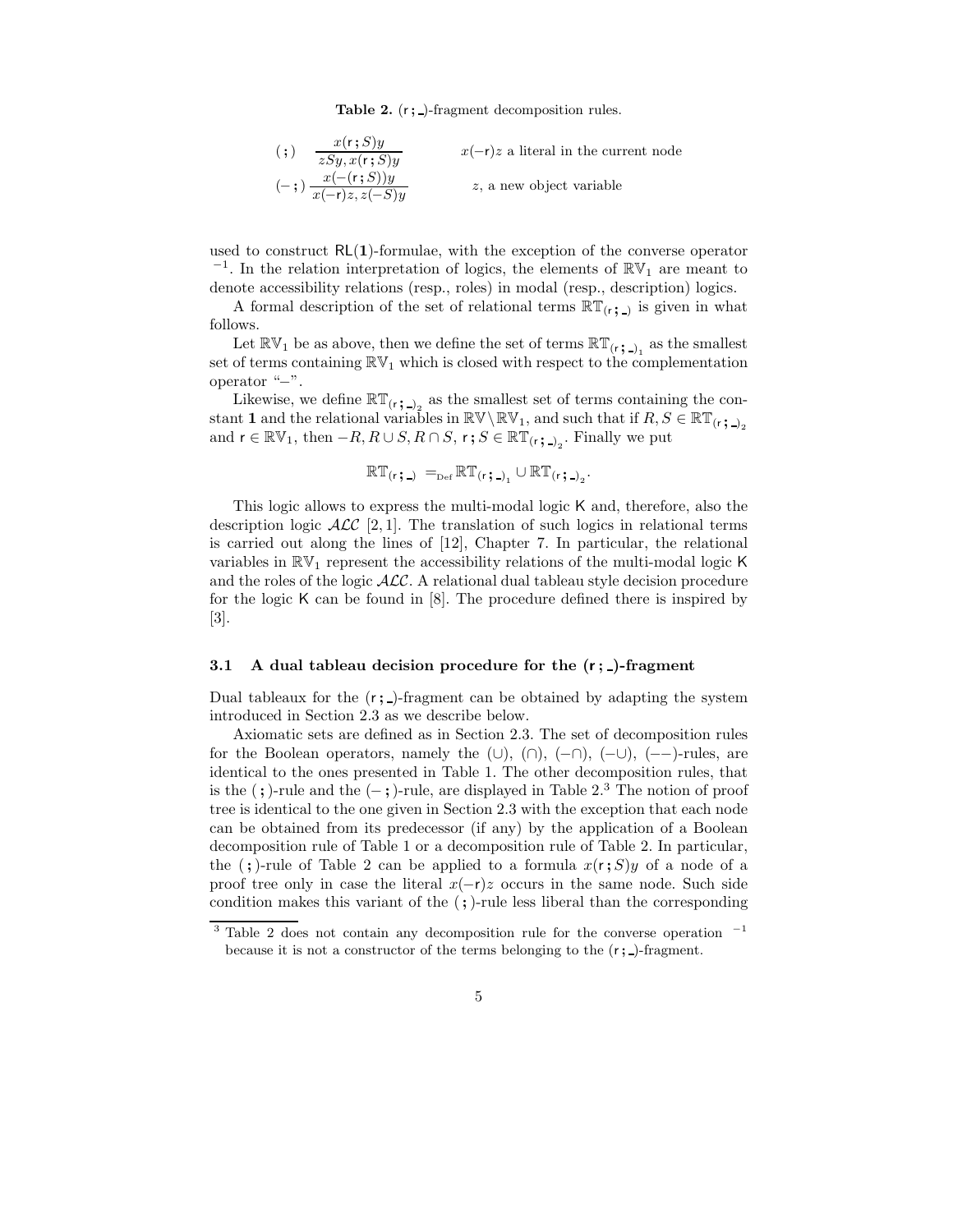rule presented in Table 1, since it restricts the choice of the variable which can be used in the decomposition step. Moreover, such a rule variant does not perform any branch splitting and therefore the overall number of branches in the proof tree is generally smaller.

A proof procedure for the dual tableau system just defined, that we call  $(r; )$ -dual tableau, can be designed by giving a description of the proof tree construction process together with the constraints which limit the application of the decomposition rules.

For this purpose, we introduce the notion of *deduction tree*. As proof trees, deduction trees are ordered trees whose nodes are labelled with disjunctive sets. However, deduction trees may have some leaf nodes that do not contain any axiomatic set and such that decomposition rules can still be applied to them. As it is clarified below, deduction trees can be seen as "approximations" of proof trees with the property that they can be completed to proof trees.

**Definition 1.** Let  $xPy$  be a formula of the  $(r; )$ -fragment of  $RL(1)$ . A deduction tree  $\mathcal T$  for  $xPy$  is recursively defined as follows:

- (a) the tree with only one node labelled with  $\{xPy\}$  is a deduction tree for  $xPy$ (initial deduction tree);
- (b) let T be a deduction tree for xPy and let  $\theta$  be a branch of T whose leaf node N does not contain an axiomatic set.<sup>4</sup> The tree obtained from  $\mathcal T$  by applying one of the Boolean decomposition rules of Table 1 or one of the decomposition rules of Table 2, as illustrated by items 1-5 below, is a deduction tree for  $xPy$ :
	- 1. if any formula of type  $x(R\cup S)y$  (resp.,  $x(-(R\cap S))y$ ) occurs in N, we add  $N' = (N \setminus \{x(R \cup S)y\}) \cup \{xRy, xSy\}$  (resp.,  $N' = (N \setminus \{x(-(R \cap S)y\})\cup \{xRy, xSy\})$  $(Sy)$ }) ∪ { $x(-R)y, x(-S)y$ } as the successor of N in  $\theta$ ;
	- 2. if any formula of type  $x(R \cap S)y$  (resp.,  $x(-(R \cup S))y$ ) occurs in N, we simultaneously add  $N' = (N \setminus \{x(R \cap S)y\}) \cup \{xRy\}$  (resp.,  $N' =$  $(N \setminus \{x(-(R \cup S))y\}) \cup \{x(-R)y\}$  as left successor of N, and  $N'' =$  $(N \setminus \{x(R \cap S)y\}) \cup \{xSy\}$  (resp.,  $N'' = (N \setminus \{x(-(R \cup S))y\}) \cup \{x(-S)y\}$ ) as right successor of N in  $\theta$ ;
	- 3. if any formula of type  $x(--R)y$  occurs in N, we add  $N' = (N \setminus \{x(--R) \cup \}$  $R(y)$ ) ∪ {xRy} as the successor of N in  $\theta$ ;
	- 4. if any formula of type  $x(-(\mathbf{r};S))y$  occurs in N, we add  $N' = (N \setminus S)$  $\{x(-(r ; S))y\}\cup \{x(-r)z, z(-S)y\}$  as the successor of N in  $\theta$ ;
	- 5. if any formula of type  $x(r;S)y$  occurs in N and a literal  $x(-r)z$  occurs in N we add  $N' = N \cup \{zSy\}$  as the successor of N in  $\theta$ .

We further require that the following *strictness hypotheses* are satisfied: on each branch of a deduction tree

- all the decomposition rules, with the exception of the (;)-rule, can be applied at most once to the same non-literal formula,
- $-$  the  $($ ;  $)$ -rule can be applied at most once with the same premises.

<sup>4</sup> From now on we identify nodes with the (disjunctive) sets labelling them.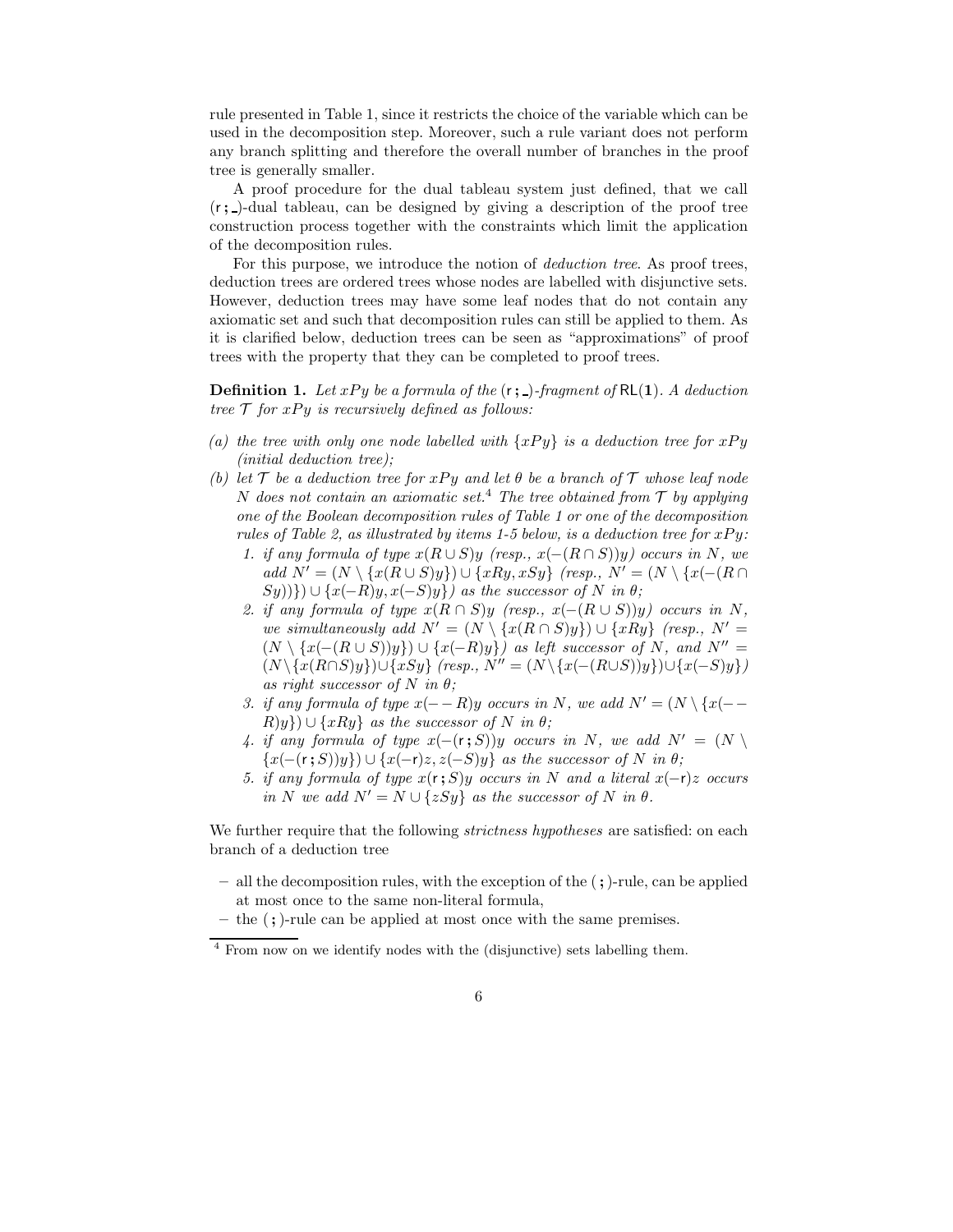It is easy to see that if all the branches of a deduction tree  $\mathcal T$  are either closed or, according to the strictness hypotheses, not further expansible, then  $\mathcal T$  is a proof tree. The proof construction in Definition 1 is sound and complete even under the above strictness hypotheses. We will limit ourselves in showing only its termination, thus obtaining a decision procedure for the  $(r; )$ -fragment.

#### 3.2 Termination

The proof procedure presented in Section 3.1 adds to the current deduction tree one or two new nodes at each decomposition step. Thus, in order to show that it always terminates, it is enough to prove that, given a formula  $xPy$  of the  $(r; \cdot)$ -fragment, every proof tree for  $xPy$  that can be constructed according to the procedure described in Section 3.1 is finite. Before going into details it is useful to introduce the notion of open saturated branch. We characterize an open saturated branch  $\theta_S$  of a deduction tree T for a formula  $xPy$  of the  $(r; )$ fragment as a set of nodes such that:

- $x' \mathbf{1} y' \notin N$ , for every node  $N \in \theta_S$ ;
- − if  $x'Ry'$ , (resp.,  $x'(-R)y'$ ) occurs in a node  $N \in \theta_S$ , then  $x'(-R)y'$  (resp.,  $x'Ry'$  does not occur in any other node  $N' \in \theta_S$ ;
- $-$  if  $x'(- − R)y'$  occurs in a node  $N ∈ θ<sub>S</sub>$ , then there is a node  $N' ∈ θ<sub>S</sub>$  such that  $x'Ry' \in N'$ ;
- − if  $x'(R \cap S)y'$  occurs in a node  $N \in \theta_S$ , then there is a node  $N' \in \theta_S$  such that either  $x'Ry' \in N'$  or  $x'Sy' \in N'$ ;
- $-$  if  $x'(R \cup S)y'$  occurs in a node  $N \in \theta_S$ , then there is a node  $N' \in \theta_S$  such that  $x'Ry' \in N'$  and  $x'Sy' \in N'$ ;
- $-$  if  $x'$ (−( $R∩S$ )) $y'$  occurs in a node  $N ∈ θ<sub>S</sub>$ , then there is a node  $N' ∈ θ<sub>S</sub>$  such that  $x'(-R)y', x'(-S)y' \in N'$ ;
- $-$  if  $x'(-)(R\cup S)$ )y' occurs in a node  $N \in \theta_S$ , then there is a node  $N' \in \theta_S$  such that either  $x'(-R)y'$ , or  $x'(-S)y' \in N'$ ;
- $-$  if x'(r; S)y' occurs in a node  $N \in θ_S$ , then for every z such that  $x'(-r)z ∈ N'$ , for some  $N' \in \theta_S$ , there is an  $N'' \in \theta_S$  such that  $zSy' \in N''$ ;
- $-$  if  $x'$ (−(r; S))y' occurs in a node  $N \in \theta_S$ , then there is a node  $N' \in \theta_S$  such that  $x'(-r)z, z(-S)y' \in N'$ , for some object variable z.

The proof can be carried out by contradiction, assuming that one can construct an infinite proof tree for  $xPy$  under the strictness hypotheses. By König's Lemma, such a proof tree must have an infinite branch. This branch cannot be closed because once a branch is closed, it cannot be further expanded. Thus it can be embedded in an open saturated branch.

We devote the rest of this section to proving that under the strictness hypotheses every open saturated branch of a proof tree for  $xPy$  has to be finite. This result is sufficient to assert, in contradiction with our hypothesis, that each branch of a proof tree for a formula  $xPy$  has to be finite. Thus, each proof tree for  $xPy$  has to be finite and therefore the proof procedure of Section 3.1 always terminates.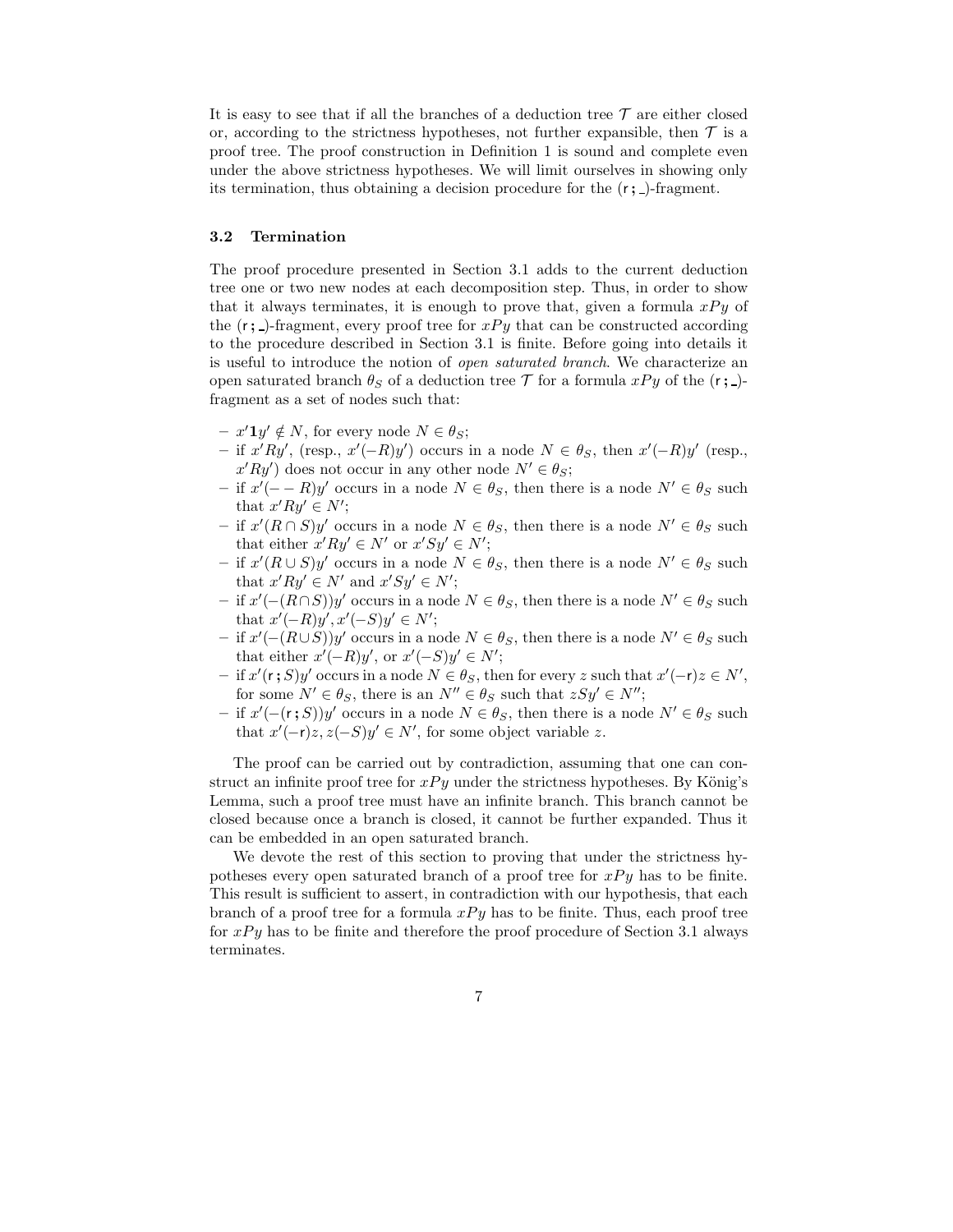To carry out our proof, it is useful to consider that since nodes of a proof tree are finite sets of formulae, a branch containing a finite number of nodes is finite.

Let  $\theta_S$  be a saturated branch of a proof tree  $\mathcal T$  for a formula  $xPy$ . We define a total order  $\langle \theta_s \rangle$  on  $W_{\theta_s} \setminus \{y\}$  as follows: for  $z, w \in W_{\theta_s} \setminus \{y\}$  we let  $z \leq_{\theta_s} w$  if and only if z has been introduced before w in the construction of the branch  $\theta_S$ .

**Lemma 1.** The number of formulae in  $\bigcup \theta_S$  with left variable w is finite, for every  $w \in W_{\theta_S}$ .

**Proof:** The lemma is trivially true for the variable y, since  $\bigcup \theta_S$  contains no formula with left variable y. Concerning the variables in  $\bigcup \theta_s$ , we proceed by induction over the ordered set  $(W_{\theta_S} \setminus \{y\}, \leq_{\theta_S})$ .

- Base case. The initial formula  $xPy$  can generate, by Boolean decomposition, a finite number of subformulae with left variable  $x$ . Moreover, each application of the  $(-; \cdot)$ -decomposition rule introduces a literal of type  $x(-r)z$ that, however, cannot be further decomposed, and every application of the  $($ ;)-rule does not increase the number of formulae with left variable x. Thus the number of formulae in  $\bigcup \theta_S$  with left variable x is finite.
- Inductive step. By inductive hypothesis, the number of formulae in  $\bigcup \theta_S$ with left variable z is finite, for  $z \leq_{\theta_S} w$ . We prove that this holds for w as well.

The variable w has been introduced by the application of the  $(-;)$ -decomposition rule to a formula  $z(-(r; S))y$ . The decomposition of  $w(-S)y$  by means of the Boolean rules can introduce in  $\bigcup \theta_S$  a finite number of subformulae with left variable w. Application of the  $(-;)$ -rule to each of these formulae only adds a literal with left variable w.

Formulae with left variable w can also be obtained by applying the  $($ ; $)$ decomposition rule to every formula of type  $z(r; Q)y$  (notice that by the  $(\text{-})$ ) decomposition of  $z(-(r; S))y$ , the literal  $z(-r)w$  occurs in  $\theta_S$ ). By inductive hypothesis the number of such  $z(r; Q)y$  has to be finite, thus the number of the  $wQy$  formulae resulting from the  $($ ;  $)$ -decomposition is also finite. Finally, applying the Boolean rules and the  $(-;)$ -rule to each of the  $wQy$  formulae obtained before, we get a finite number of formulae with left variable  $w$ . Summing up, the number of formulae with left variable w is finite.  $□$ 

**Lemma 2.** Any (;)-formula in  $\bigcup \theta_S$  can be decomposed a finite number of times.

**Proof:** Let  $z(r; Q)y$  be a (;)-formula in  $\bigcup \theta_S$ . Clearly, it can be decomposed as many times as the number of literals  $z(-r)w$  in  $\bigcup \theta_S$ , for any  $w \in W_{\theta_S}$ . This number is in turn bounded by the number of  $(-;)$ -formulae  $z(-(r; P))y$  in  $\bigcup \theta_S$ , for any relational term P. Since by Lemma 1 this number is finite, the lemma follows. ⊓⊔

Let us define recursively the *weight* of a formula as follows:

 $- weight(xry) = weight(x(-r)y) = weight(x1y) = 0$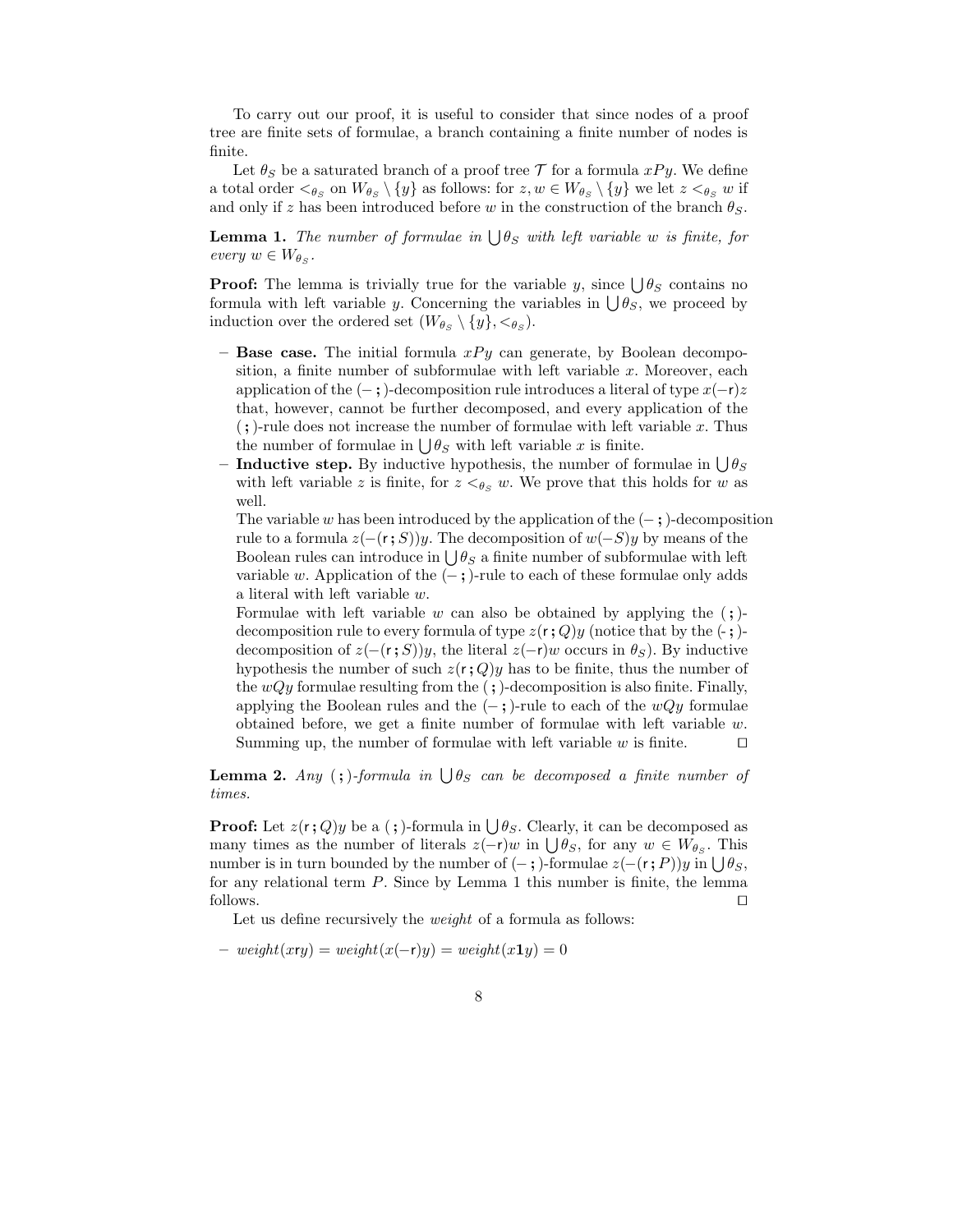- $weight(x(A \cap P)y) = weight(xAy) + weight(xPy) + 1$
- weight(x(−(A ∩ P))y) = weight(x(−A)y) + weight(x(−P)y) + 1
- weight(x(− − P)y) = weight(P) + 1
- weight(x(−(r ; P))y) = weight(z(−P)y) + 1
- $weight(x(r; P)y) = weight(zPy) + 1.$

We define the *weight* of a node  $N$  as the sum of the *weights* of the formulae in N. In particular, the *weight* of the  $($ ;  $)$ -formulae that cannot be decomposed anymore in  $N$  is set to 0. Analogously we set to 0 the *weights* of those non literal formulae in N that are not of type  $($ ;  $)$  which have been already decomposed in a previous step because they also occur in some ancestors of N. It is easy to check that the *weight* of a node  $N$  is 0 if and only if it contains only literals, (;)-formulae that cannot be expanded anymore, and non literal formulae that are not of type (;) already decomposed by some previous inference steps.

**Lemma 3.** Let  $\mathcal{T}_0$  be an initial deduction tree for xPy. After a finite number of steps a proof tree  $T$  can be constructed such that each of its leaf nodes have all weight 0.

Sketch of the proof: Each time a rule  $(∩), (∪), (--),$  or  $(-;)$  is applied to a formula on a leaf node of a deduction tree, the new nodes have a lower weight. If a decomposition step yields a non literal formula that is not of type  $($ ;), that already occurs in some ancestor nodes and that has been decomposed in a previous step, the weight of that formula is set to 0 and by the strictness hypotheses it is not decomposed anymore. Each time a  $($ ;  $)$ -formula is expanded, the weight of the node is incremented. However, by Lemma 2 this may happen only a finite number of times. After that, the  $($ ;)-formula gets the weight 0 for ever. Notice also that every (;)-decomposition introduces a formula of a lower weight. □

Clearly each branch of the proof tree  $\mathcal T$  of Lemma 3 is saturated and finite. Thus every proof tree for  $xPy$ , constructed according to the procedure described in Section 3.1, is finite. Hence we can state the following theorem.

**Theorem 1 (Termination).** The dual tableau proof procedure for the  $(r; )$ fragment described in Section 3.1 always terminates.

# 4 The  $(\cup, \cap; \underline{\ })$ -fragment of RL(1) and its decision procedure

The  $(\cup, \cap; \underline{\ } )$ -fragment of RL(1) is an extension of the  $(r; \underline{\ } )$ -fragment in which the constraints on the composition operator ";" are more relaxed. In particular, the first argument in a term of type  $R$ ; S of the  $(\cup, \cap; \cdot)$ -fragment can be any term constructed from the relational variables of a proper nonempty subset of  $\mathbb{RV},$  say  $\mathbb{RV}_1$ , by applying only the ∪ and ∩ operators. The restriction on the second argument is the same of the  $(r; )$ -fragment: thus S can involve all the relational operators used in  $\mathbb{RL}(1)$ -formulae except the converse operator  $^{-1}$ .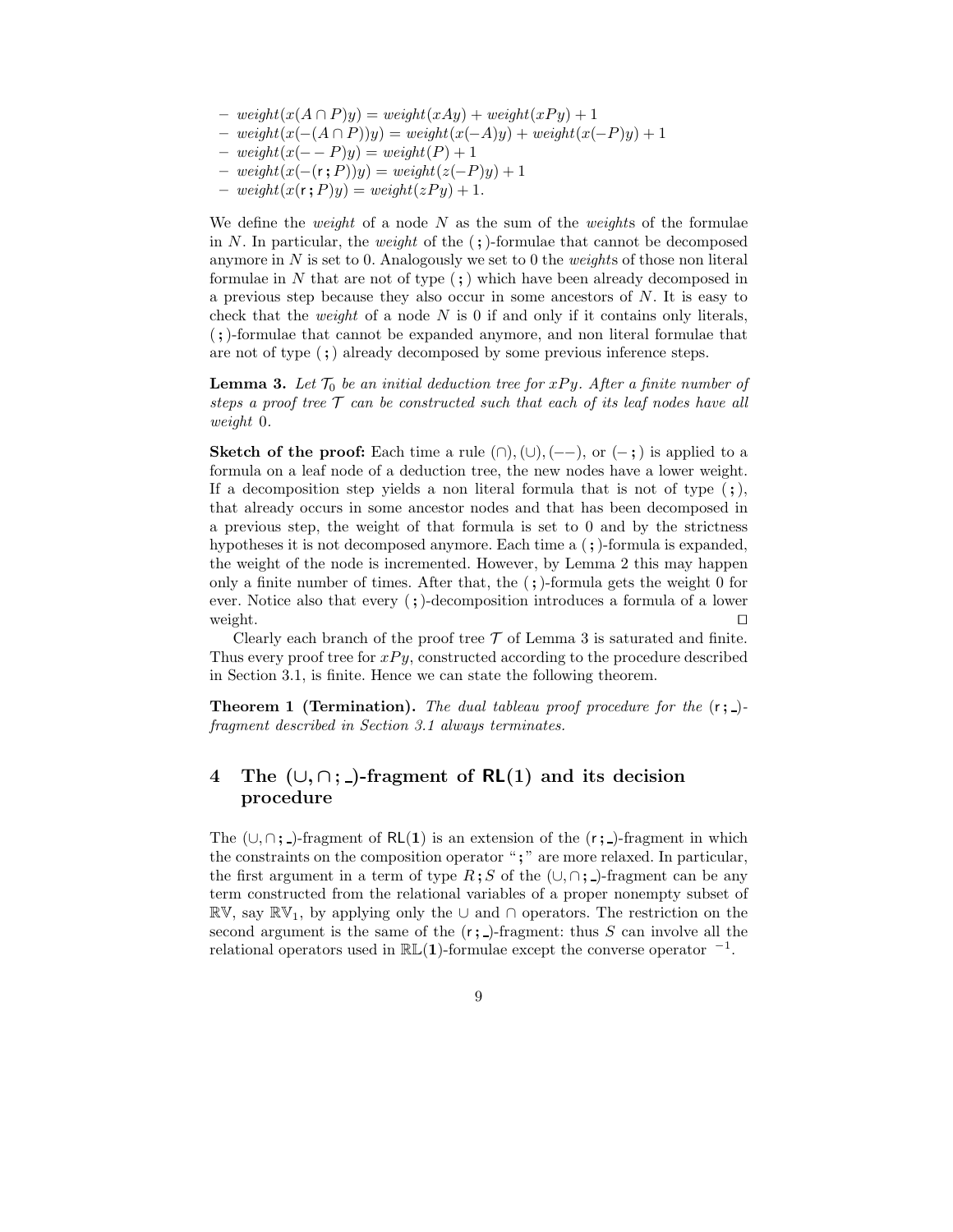More precisely, we put

$$
\mathbb{RT}_{(\cup,\cap\;;\,\_)}\;=_{\scriptscriptstyle{\mathrm{Def}}}\mathbb{RT}_{(\cup,\cap\;;\,\_)}\cup\mathbb{RT}_{(\cup,\cap\;;\,\_)}\,,
$$

where  $\mathbb{RT}_{(\cup,\cap;\square)}$  and  $\mathbb{RT}_{(\cup,\cap;\square)}$  are defined as follows.  $\mathbb{RT}_{(\cup,\cap;\square)}$  is the smallest set of terms which contains the relational variables of  $\mathbb{RV}_1$  and is closed with respect to the operators  $-$ ,  $\cup$ , and  $\cap$ , whereas  $\mathbb{RT}_{(\cup,\cap;\,-)_2}$  is the smallest set of terms involving only the constant 1 and the relational variables  $\mathbb{RV}\setminus\mathbb{RV}_1$  and such that if  $P, S \in \mathbb{RT}_{(\cup, \cap; \square)_{2}}$  and  $R \in \mathbb{PRT}_{(\cup, \cap; \square)_{1}}$ , where  $\mathbb{PRT}_{(\cup, \cap; \square)_{1}}$  is the subset of  $\mathbb{RT}_{(\cup,\cap;\_)_1}$  whose elements do not contain complemented relational terms, then  $-P, P \cup S, P \cap S$ , and  $R; P \in \mathbb{RT}_{(\cup, \cap; \square)_{2}}$ .

The  $(\cup, \cap; \underline{\ })$ -fragment of RL(1) can express the description logic  $\mathcal{ALC}(\cup, \cap)$ [2]. Intuitively speaking, formulae of  $\mathcal{ALC}(\cup,\cap)$  can be embedded into the relational framework by mapping role names into the variables in  $\mathbb{RV}_1$ , concept names into the variables in  $\mathbb{RV} \setminus \mathbb{RV}_1$ , and the operator of existential concept restriction "∃", into the composition operator " $;$ ".

#### 4.1 A dual tableau procedure for the  $(\cup, \cap; \underline{\ })$ -fragment

We define a dual tableau system for the  $(\cup, \cap; \underline{\ } )$ -fragment of the relational logic  $RL(1)$  as follows. Axiomatic sets are defined as in Section 2.3. Concerning the decomposition rules for Boolean formulae and formulae of type  $(-;),$  we adopt the ones displayed in Table 1.

The  $($ ;)-rule deserves a separate treatment. We begin by observing that the (;)-rule of Table 1 is too liberal in the choice of the object variable to be used in the (;)-decomposition and does not allow to define a terminating proof procedure for the  $(\cup, \cap; \underline{\ } )$ -fragment. On the other hand the variant of  $( ; )$ -rule of Table 2 turns out to be too restrictive to define a complete system for the  $(\cup, \cap; \underline{\ } )$ -fragment.

In order to define a  $($ ;  $)$ -rule that is adequate for our purposes, it is convenient to introduce the following auxiliary notions.

- Let xRy be a Boolean formula of the  $(\cup, \cap; \square)$ -fragment. We define nnf $(xRy)$ to be the formula obtained from  $xRy$  by moving all the occurrences of the complement operator in R as inward as possible. Formally we put  $ninf(xRy) =$ x  $nnt(R)y$ , where:
	- if R is an atomic formula or its complementation, then  $nnt(R) = R$ ;
	- if  $R = (S \cap H)$ , then  $\textsf{nnt}((S \cap H)) = (\textsf{nnt}(S) \cap \textsf{nnt}(H));$
	- if  $R = (S \cup H)$ , then  $\textsf{nnt}((S \cup H)) = (\textsf{nnt}(S) \cup \textsf{nnt}(H));$
	- if  $R = (-(S \cap H))$ , then  $\textsf{nnt}((-S \cap H))) = \textsf{nnt}((-S)) \cup \textsf{nnt}((-H));$
	- if  $R = (-(S \cup H))$ , then  $nnt((-S \cup H))) = nnt((-S)) \cap nnt((-H));$
	- if  $R = (− S)$ , then  $nnt((- S)) = nnt(S)$ .

Clearly xRy and  $nnf(xRy)$  are *logically equivalent*, that is for every model  $\mathcal{M} = (U, m)$ , and every evaluation  $v, \mathcal{M}, v \models xRy$  if and only if  $\mathcal{M}, v \models$  $nnf(xRy)$ .

– Let N be a set of formulae. We characterize the notion of  $\text{Bool}_N$ -formulae as follows: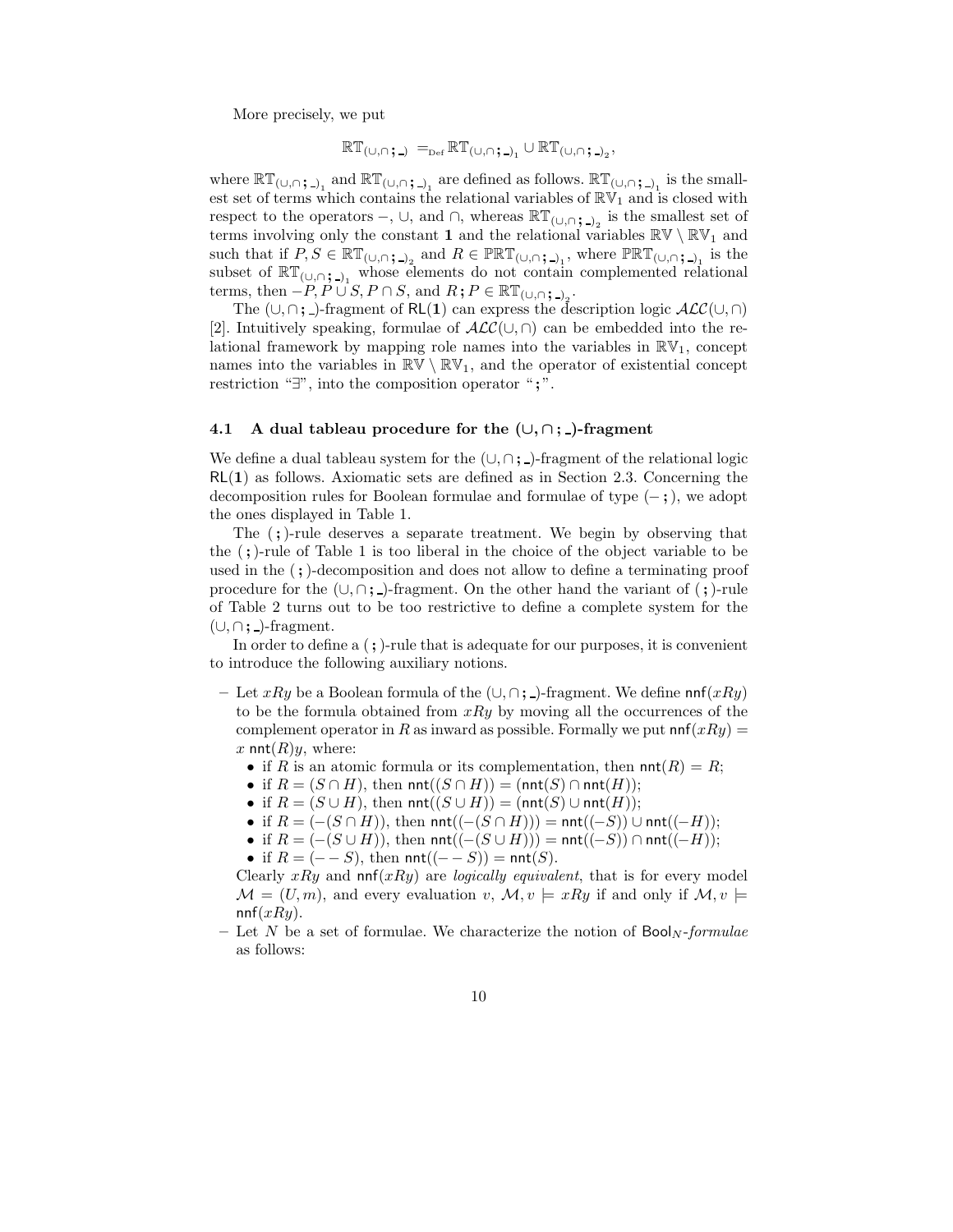- every literal in N is a  $\text{Bool}_N$ -formula;
- every formula of type  $x(R \cap S)y$  is a Bool<sub>N</sub>-formula if either xRy or xSy is a  $\text{Bool}_N$ -formula;
- every formula of type  $x(R\cup S)y$  is a Bool<sub>N</sub>-formula if both  $xRy$  and  $xSy$ are  $\text{Bool}_N$ -formulae.

It easy to check that if  $xSy$  is a Bool<sub>N</sub>-formula, then  $xSy = \text{nnf}(xSy)$ .

We say that a formula  $xRy$  has a *Boolean construction* from N if there is a Bool<sub>N</sub>-formula xSy such that  $xSy = \text{nnf}(xRy)$ .

– Let R be a Boolean term of  $\mathbb{RT}_{(\cup,\cap;\square)}$ , x an object variable, F a set of formulae. Then we define  $V(R, x, F)$  to be the set of object variables z such that  $xRz$  has a Boolean construction from  $F$ .

Our variant of the (;)-rule is formalized as follows:

$$
\frac{x(R;P)y}{zPy, x(R;P)y}
$$

,

where:

- $x(R; P)y$  is a formula of the  $(\cup, \cap; \square)$ -fragment occurring on the leaf node N of a branch  $\theta$  of a deduction tree, and
- $z$  is an object variable belonging to  $V(-R, x, \bigcup \theta)$ .

It is easy to see that  $V(-R, x, \bigcup \theta) = V(-R, x, N)$  (such identity will be helpful below). Indeed, since N is the leaf node of  $\theta$ , the set of literals in N is the same as the set of literals in  $\bigcup \theta$ , so that a formula is a  $\mathsf{Bool}_N$ -formula if and only if it is a Bool<sub>U $\theta_S$ </sub>-formula. Hence, the set of formulae that have a Boolean construction from N is identical to the set of formulae having a Boolean construction from  $\bigcup \theta$ , and the identity  $V(-R, x, \bigcup \theta) = V(-R, x, N)$  follows.

If  $x(-R)z$  is a literal, then  $V(-R, x, \bigcup \theta)$  is the collection of object variables z such that  $x(-R)z$  is in N, and therefore, in this case, such variant of the (;)-rule coincides with the version presented in Section 3.1.

The  $($ ;  $)$ -rule given above can be obtained from the  $($ ;  $)$ -rule in Table 1 by requiring that the variable z used to decompose  $x(R; P)y$  on the leaf node N of a branch  $\theta$  can only be selected from the set  $V(-R, x, \bigcup \theta)$  (that is from the set  $V(-R, x, N)$ ).

In fact, let us assume that we are using the  $($ ;  $)$ -rule of Table 1 to decompose  $x(R; P)y$ : we construct the proof tree by adding as a left successor of N the node  $N' = N \cup \{xRz\}$  and as a right successor of N the node  $N'' = N \cup \{zPy\}$ . Since  $x(-R)z$  has a Boolean construction from the literals of N' (notice that N' contains all the literals in N and recall also that  $z \in V(-R, x, N)$ , the subproof tree originated from  $N'$  (which contains  $xRz$ ) is closed. Consequently we can get rid of the subtree proof originated from  $N'$  and concentrate on the subtree proof originated from  $N''$  only.

Dual tableaux for the  $(\cup, \cap; \underline{\ })$ -fragment are provided with a procedure for constructing proof trees along the lines described in Section 3.1.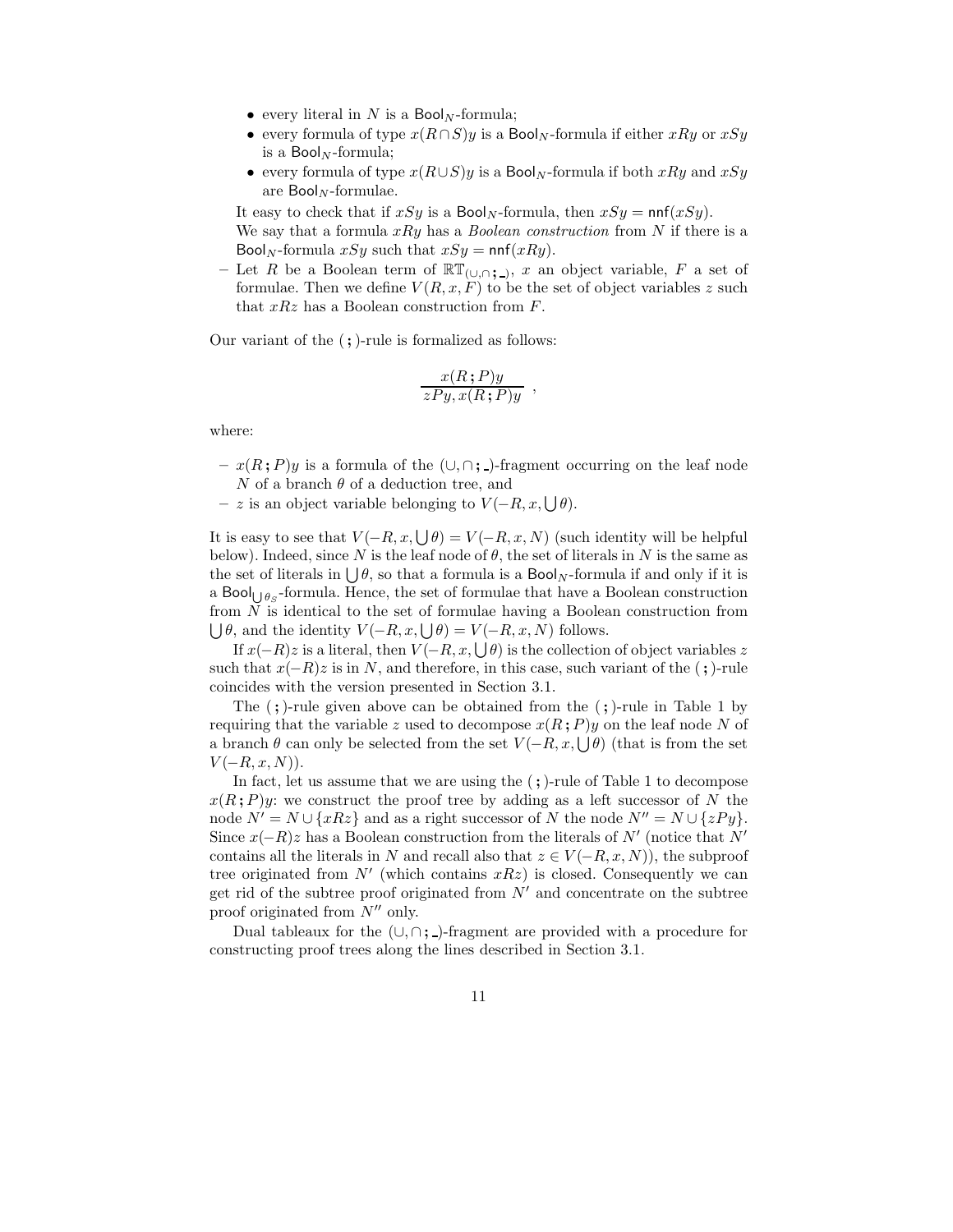#### 4.2 Soundness

The proof of soundness of the dual tableaux system for the  $(\cup, \cap; \cdot)$ -fragment can be carried out by showing that each step of the construction process of a proof tree for a formula  $xPy$  of the  $(\cup, \cap; \square)$ -fragment preserves falsifiability.

**Lemma 4.** Let  $\mathcal T$  be a falsifiable deduction tree and let  $\mathcal T'$  be obtained from  $\mathcal T$ by a step of the proof procedure described in Section 4.1. Then  $\mathcal{T}'$  is a falsifiable deduction tree.

**Proof.** Since  $\mathcal T$  is falsifiable, there is a branch  $\theta$  of  $\mathcal T$  that is falsifiable. Let  $\mathcal{M} = (U, m)$  and v be respectively a model and an evaluation falsifying each node of  $\theta$ . If  $\mathcal{T}'$  is obtained from  $\mathcal T$  by expanding a branch different from  $\theta$ , we are done. Otherwise, suppose that  $\mathcal{T}'$  is obtained from  $\mathcal T$  by decomposing a non-literal formula  $x'Ex''$  occurring on the leaf node N of  $\theta$ . The proof that  $\mathcal{T}'$ is falsifiable can be carried out according to the type of the formula  $x'Ex''$ . We consider in detail only the case in which  $x'Ex''$  is a (;)-formula. Thus, suppose that  $x'Ex'' = x'(R;P)x''$  occurs on the leaf node N of a branch  $\theta$  and that  $z \in$  $V(-R, x', \bigcup \theta)$ . Then  $\mathcal{T}'$  contains the branch  $\theta' = \theta N'$ , with  $N' = N \cup \{zPx''\}$ . Since  $\mathcal{M}, v \not\models x'(R; P)x''$ , we can write  $\mathcal{M}, v \models x'(-(R; P))x''$ . That is, for every  $u \in U$  either  $(v(x'), u) \in m(-R)$  or  $(u, v(x'')) \in m(-P)$ . This holds true in particular for the element  $\bar{u} \in U$  such that  $\bar{u} = v(z)$  and therefore either  $\mathcal{M}, v \models x'(-R)z \text{ or } \mathcal{M}, v \models z(-P)x'' \text{ holds.}$ 

We now show that  $\mathcal{M}, v \not\models x'(-R)z$ . Since  $\mathcal M$  and v falsify N, they falsify each literal in it and, in particular, the literals used to construct  $x'(-R)z$ . We show by induction over the structure of  $x'(-R)z$  that, if a model M and an evaluation  $v$  falsify all the literals in  $N$  employed for the Boolean construction of  $x'(-R)z$ , then M and v falsify  $x'(-R)z$ . If  $x'(-R)z$  is itself a literal, then it is clearly falsified by M and v. Next, suppose that  $x'(-R)z$  is such that  $\text{nnf}(x'(-R)z) = x'(S \cup T)z$ , where  $x'(S \cup T)z$  is a Bool<sub>N</sub>-formula. Then, by definition of  $\text{Bool}_N$ -formula,  $x'Sz$  and  $x'Tz$  are  $\text{Bool}_N$ -formulae too. Thus they trivially have a Boolean construction from the literals in  $N$  and, by inductive hypothesis they are falsified by M and v. Consequently, M and v falsify  $x'(S \cup$  $T[z]$  and  $x'(-R)z$ . Finally, let  $x'(-R)z$  be such that  $nnf(x'(-R)z) = x'(S \cap T)z$ , with  $x'(S \cap T)z$  a Bool<sub>N</sub>-formula. Then, by definition of Bool<sub>N</sub>-formula, either  $x'Sz$  or  $x'Tz$  is a Bool<sub>N</sub>-formula. Thus, either  $x'Sz$  or  $x'Tz$  has a Boolean construction from the literals in  $N$  and, by inductive hypothesis, either  $x'Sz$  or  $x'Tz$  is falsified by M and v. This is enough to deduce that M and v falsify  $x'(-R)z$  as well.

Thus,  $\mathcal{M}, v \not\models zPx''$  holds and hence  $\mathcal{M}, v \not\models N', \mathcal{M}, v \not\models \theta'$ , and  $\mathcal{M}, v \not\models \mathcal{T}'$ . ⊓⊔

The preceding lemma yields immediately the soundness of our dual tableau system.

**Theorem 2.** Let xPy be a relational formula of the  $(\cup, \cap; \cdot)$ -fragment. If there is a closed proof tree for  $xPy$ , then  $xPy$  is valid.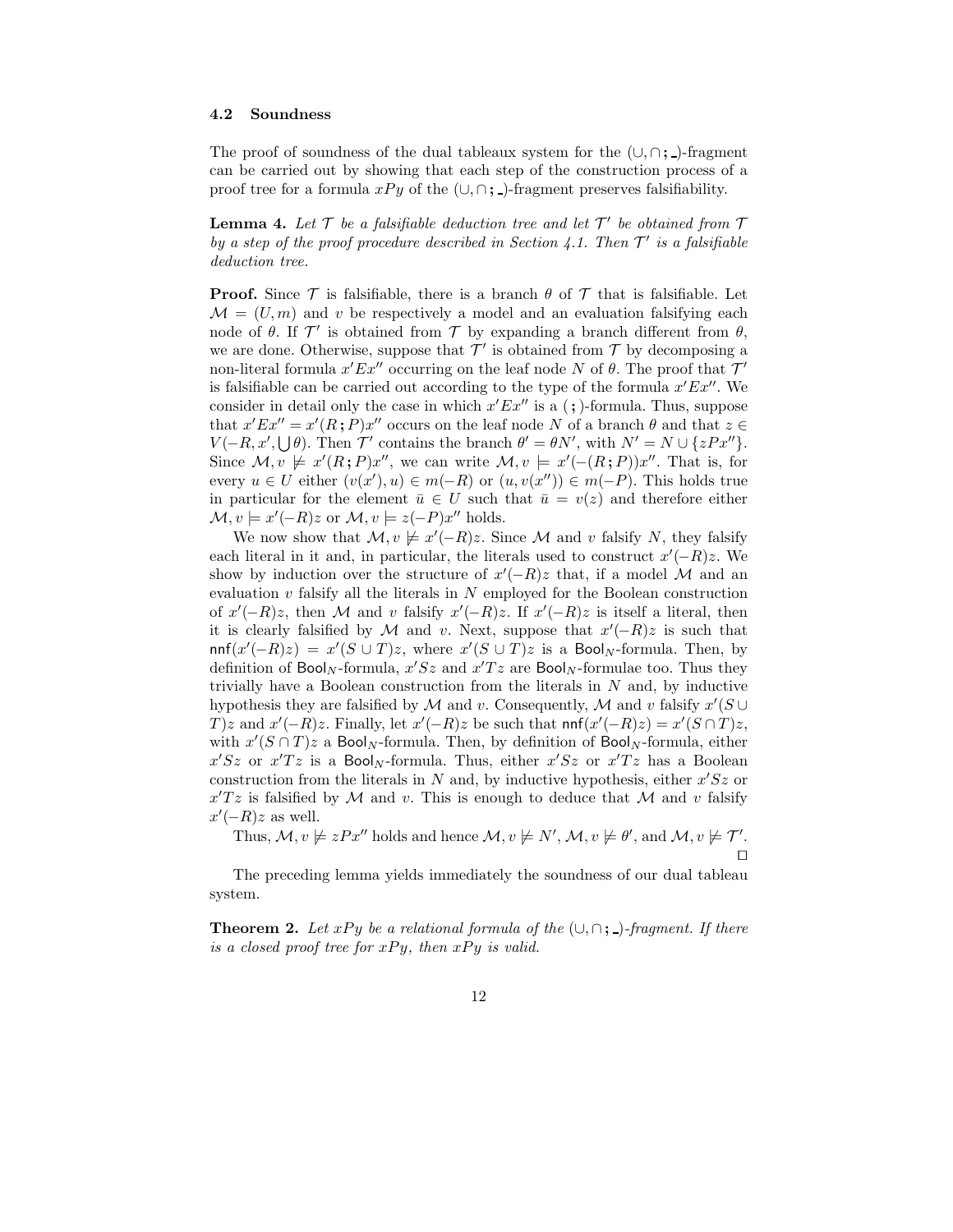#### 4.3 Completeness

The notion of open saturated branch  $\theta_S$  of a deduction tree  $\mathcal T$  for a formula  $xPy$ is defined as in Section 3.2 with the exception of the item relative to  $($ ;  $)$ -formulae that here is formalized as follows:

 $-$  if  $x'(R; P)y'$  ∈ N, with N a node of  $θ_S$ , there is an  $N' ∈ θ_S$  such that  $zPy' \in N'$ , for every  $z \in V(-R, x', \bigcup \theta_S)$ .

**Lemma 5.** Let  $\mathcal{T}$  be a deduction tree for a formula xPy of the  $(\cup, \cap; \cdot)$ -fragment of RL(1). If  $\theta_S$  is a saturated open branch of T, then there exist a model  $\mathcal{M} =$  $(U, m)$  and an evaluation v that falsify  $\theta_S$ .

**Proof:** Let us construct a model  $\mathcal{M} = (U, m)$  and an evaluation v falsifying every node of the branch  $\theta_S$ . Let  $W_{\theta_S}$  be the collection of all the variables occurring in the formulae of the nodes of  $\theta_S$ . Then we put  $U =_{\text{Def}} W_{\theta_S}$  and  $v(x) =_{\text{Def}} x$ , for every  $x \in U$ .

Let  $Lit_{\theta_S}$  be the set of all literals occurring in the nodes of  $\theta_S$ . The interpretation m is defined by  $(x', y') \notin m(R)$  if and only if  $x'Ry' \in Lit_{\theta_S}$ . m is well defined since, by definition of open saturated branch, if  $x'Ry'$  (resp.,  $x'(-R)y'$ ) occurs in a node of  $\theta_S$ , then  $x'(-R)y'$  (resp.,  $x'Ry'$ ) does not occur in any other node of  $\theta_S$ . Next, we prove that M and v falsify each formula in the nodes of  $\theta_S$ . For this purpose, it is convenient to introduce the set  $\bigcup \theta_S$  of all the formulae contained in the nodes of  $\theta_s$ , and show that M and v falsify each formula in  $\bigcup \theta_S$ . Then, since each node N of  $\theta_S$  is a subset of  $\bigcup \theta_S$ , M and v falsify N as well.

Let  $\varphi$  be a formula of  $\bigcup \theta_S$ . The proof is carried out by induction over the structure of  $\varphi$ .

- Base case.  $\varphi$  is a literal. Clearly, by definition, M and v falsify all the literals in  $\bigcup \theta_S$  (in fact they falsify all the literals in the nodes of  $\theta_S$ ).
- Inductive step. For simplicity, we report the proof only for the case  $\varphi =$  $x'(R;Q)y'$ , in which case  $x'(R;Q)y' \in N$ , for some node N of  $\theta_S$ . To prove that  $M, v \not\models x'(R; Q)y'$ , we have to show that for every  $z \in U$  (that is,  $z \in W_{\theta_S}$

$$
\mathcal{M}, v \models x'(-R)z \text{ or } \mathcal{M}, v \models z(-Q)y'
$$
 (1)

holds (recall that  $v(x) = x$ , for every  $x \in W_{\theta_S}$ ).

By a repeated application of the (;)-rule, all the formulae  $zQy'$ , with  $z \in$  $V(-R, x', \theta_S)$  occur in  $\bigcup \theta_S$ . In particular, each of them belongs to a node of the branch and, by inductive hypothesis,  $M$  and  $v$  do not satisfy all of them. Thus (1) is satisfied for every  $z \in V(-R, x', \bigcup \theta_S)$ . We have to prove that it holds also for every  $z \in W_{\theta_S} \setminus V(-R, x', \bigcup \theta_S)$ . In fact we show that if  $z \in W_{\theta_S} \setminus V(-R, x', \bigcup \theta_S)$ , then  $\mathcal{M}, v \models x'(-R)z$ . The proof is by induction over the structure of  $x'(-R)z$ .

• Base case:  $x'(-R)z$  is a literal. Then,  $x'(-R)z \notin \bigcup \theta_S$ . Indeed, if  $x'(-R)z \in$  $\bigcup \theta_S$  then z has to be a member of  $V(-R, x', \bigcup \theta_S)$  contradicting our hypothesis. Thus  $\mathcal{M}, v \models x'(-R)z$ .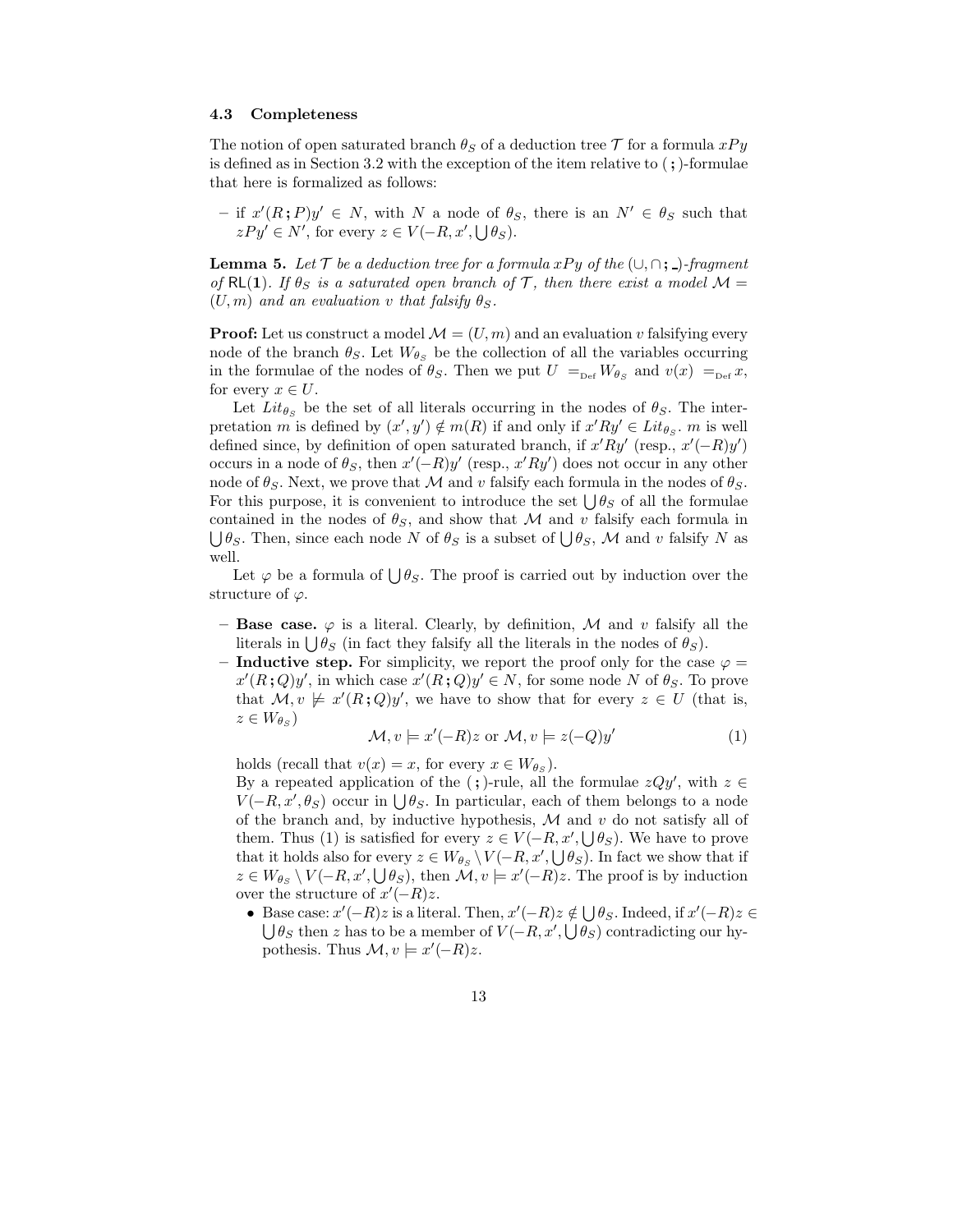- Inductive step: we distinguish the following two cases.
	- \* Let  $ninf(x'(-R)z) = x'(S \cup H)z$ . Then  $x'(S \cup H)z$  has been obtained from the union of  $x'Sz$  and of  $x'Hz$ . At least one of them, say  $x'Sz$ (without loss of generality), is not a  $\text{Bool}_{\bigcup \theta_S}$ -formula, because otherwise z would belong to  $V(-R, x', \bigcup \theta_S)$ . Thus  $x'Sz$  does not have a Boolean construction from  $\bigcup \theta_S$ ,  $z \in W_{\theta_S} \setminus V(S, x', \bigcup \theta_S)$  and therefore, by inductive hypothesis,  $\mathcal{M}, v \models x'Sz$ . Thus  $\mathcal{M}, v \models x'(R \cup S)z$ , and hence  $\mathcal{M}, v \models x'(-R)z$ .
	- \* Let  $\textsf{nnf}(x'(-R)z) = x'(S \cap H)z$ . Then none of  $x'Sz$  and  $x'Hz$  are Bool<sub>U $\theta_s$ </sub>-formulae, because otherwise z would belong to  $V(-R, x', \bigcup \theta_s)$ . Thus,  $x'Sz$  and  $x'Hz$  do not have a Boolean construction from  $\bigcup \theta_S$ and  $z \in (W_{\theta_S} \setminus V(S, x', \bigcup \theta_S)) \cap (W_{\theta_S} \setminus V(H, x', \bigcup \theta_S))$ . Therefore, by inductive hypothesis,  $\mathcal{M}, v \models x'Sz$  and  $\mathcal{M}, v \models x'Hz$ , so that  $\mathcal{M}, v \models x'(R \cap \overline{S})z$ , and hence  $\mathcal{M}, v \models x'(-R)z$ .

We have shown that  $\mathcal{M}, v \models x'(-R)z$ , for every  $z \in W_{\theta_S} \setminus V(-R, x', \bigcup \theta_S)$ , and that  $\mathcal{M}, v \models z(-Q)y$ , for every  $z \in V(-R, x', \bigcup \theta_S)$ . Consequently, for every  $z \in W_{\theta_S}$  either  $\mathcal{M}, v \models x'(-R)z$  or  $\mathcal{M}, v \models z(-Q)y'$  and therefore  $\mathcal{M}, v \not\models x' (R, Q) y',$  as we wished to prove. □

**Theorem 3 (Completeness).** If xPy is a valid formula of the  $(\cup, \cap; \cdot)$ -fragment of  $\mathbb{RL}(1)$  then there is a closed proof tree for  $xPy$ .

Proof: Suppose by way of contradiction that there is no closed proof tree for  $xPy$ . Let  $\mathcal{T}_S$  a proof tree produced by the procedure described above, such that all leaves are closed or not further expandible. Since  $\mathcal{T}_S$  is not closed, there must be a branch  $\theta_S$  of  $\mathcal{T}_S$  that is not closed. Thus  $\theta_S$  is an open, saturated branch, since it is not further expandible. Thus, by Lemma 5, there is a model  $M$  and an evaluation v falsifying each node of  $\theta_S$ . This holds in particular for the root  $\{xPy\}$ , thus contradicting the hypothesis. □

#### 4.4 Termination

The proof of termination of the proof procedure described in Section 4.1 can be carried out as in Section 3.2. The proof of Lemma 1 can be easily adapted to this context by observing that:

- (a) in formulae of type  $x(-(R; S))y$ , the term  $-R$  is always a Boolean term. Consequently the formula  $x(-R)z$  originated by the  $(-;)\text{-decomposition of}$  $x(-(R; S))y$  can be decomposed only a finite number of times.
- (b) There is a finite number of formulae with left variable w that are obtained by applications of the  $($ ;  $)$ -decomposition rule: we observe that the variable w has been introduced by the  $(-;)$ -decomposition of a formula  $z(-(R; H))y$ . By the side conditions of the  $(-;)$ -decomposition rule, the literals on the branch  $\theta_s$  with right variable w can only have z as the left variable. Thus, the formulae of type  $($ ;  $)$  that can be decomposed using the variable w must have z as the left variable and therefore, by the inductive hypothesis they have to be finite in number. By the strictness hypotheses it follows that the number of formulae with left variable w originated from  $($ ;  $)$ -decomposition is finite.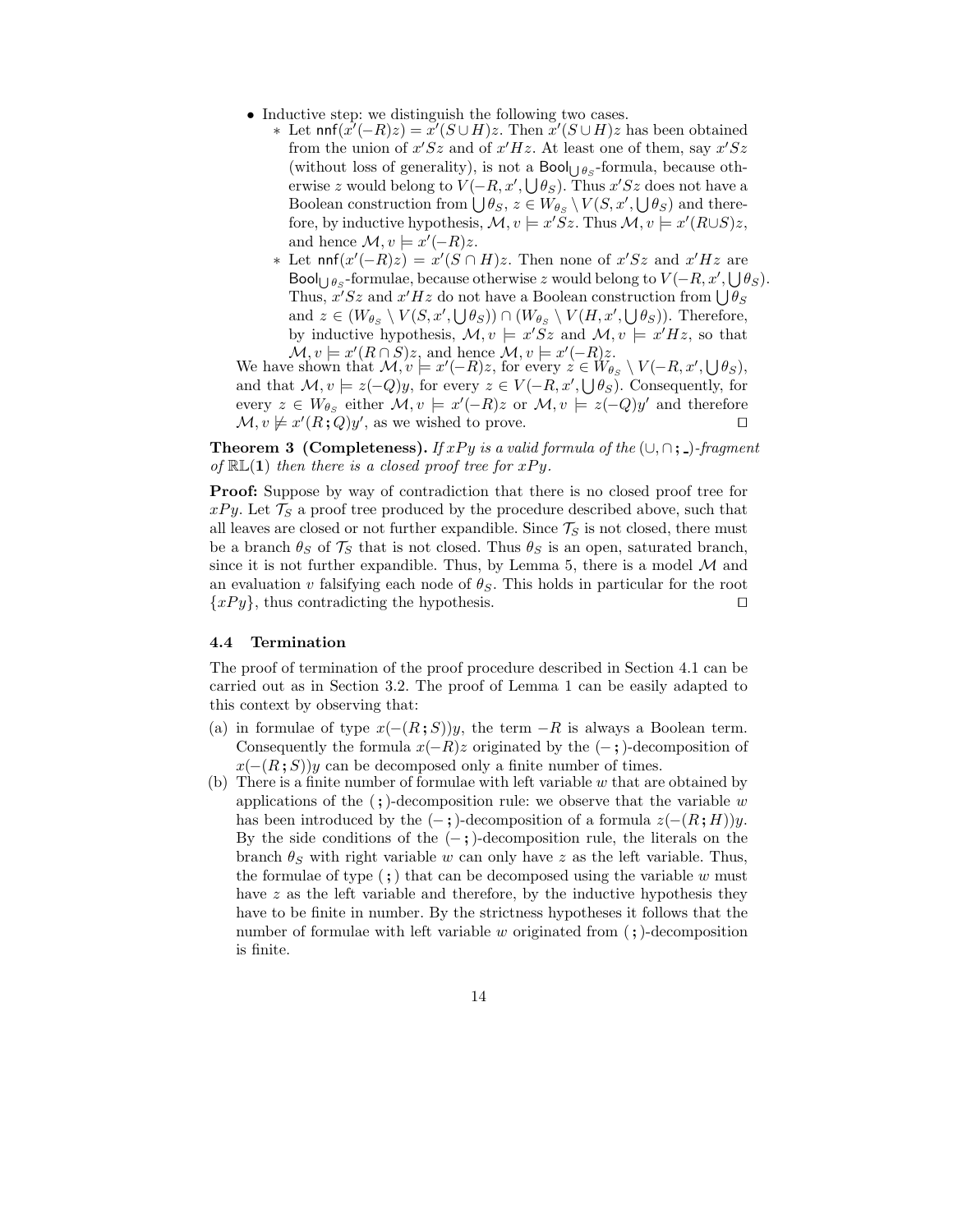### 5 Conclusions and future work

We have presented decision procedures based on the method of dual tableaux for two fragments of the relational logic  $\mathsf{RL}(1)$ . These fragments, called the  $(r; )$ and the  $(\cup, \cap; \cdot)$ -fragments, are characterized by the fact that they allow only a restricted application of the composition operator ";". In particular, in every term of type  $R$ ;  $S$ , the left argument  $R$  can be either a relational variable (for the  $(r; )$ -fragment) or a positive Boolean term (for the  $(\cup, \cap, )$ -fragment).

The decision procedures have been drawn from the dual tableau system for  $R(1)$  presented in [12] by strengthening the side conditions of the (;)decomposition rule in such a way as to reduce the collection of object variables that can be used at each decomposition step.

In a forthcoming paper we present the detailed proofs of soundness and completeness of the  $(r; \cdot)$ -fragment and decision procedures for some other fragments of  $RL(1)$ , in particular for a fragment that admits terms of type  $R; S$ , where R can be any Boolean term with converse operation.

We plan to provide the complexity analysis for the decision procedures presented in the paper. Our aim is also to check the possibility of improving them by introducing, for instance, a more liberal application of the  $(-; \cdot)$ -decomposition rule, or by adding further strictness hypotheses to the proof tree construction process.

We also intend to investigate other extensions of the fragments considered here which allow relational terms containing constant relations with properties such as reflexivity, transitivity, symmetry, and so on. This will permit the definition of dual tableau-based decision procedures for the relational renderings of modal logics such as B, T, S4, of intuitionistic logics, information logics, and context logics, such as the ones reported in [12]. We also plan to explore the possibility of importing into the relational context techniques and strategies used to prove and optimize decidability results in the field of computable set theory, such as the model checking technique introduced in [5] or the small model construction approach described in [6].

# References

- 1. F. Baader. Description logics. In: Reasoning Web: Semantic Technologies for Information Systems, 5th International Summer School. Lecture Notes in Computer Science 5689, 2009, pp. 1–39.
- 2. F. Baader, D. Calvanese, D. L. McGuinness, D. Nardi, P. Patel-Schneider. The Description Logic Handbook: Theory, Implementation, and Applications. Cambridge University Press, 2003.
- 3. D. Bresolin, private communication, 2007.
- 4. C. Brink, K. Britz, and R. A. Schmidt. Peirce algebras. Formal Aspects of Computing, 6(3):339-358, 1994.
- 5. D. Cantone. A fast saturation strategy for set-theoretic tableaux. In: TABLEAUX '97: Proceedings of the International Conference on Automated Reasoning with Analytic Tableaux and Related Methods, pp. 122–137, London, UK, 1997. Springer-Verlag.